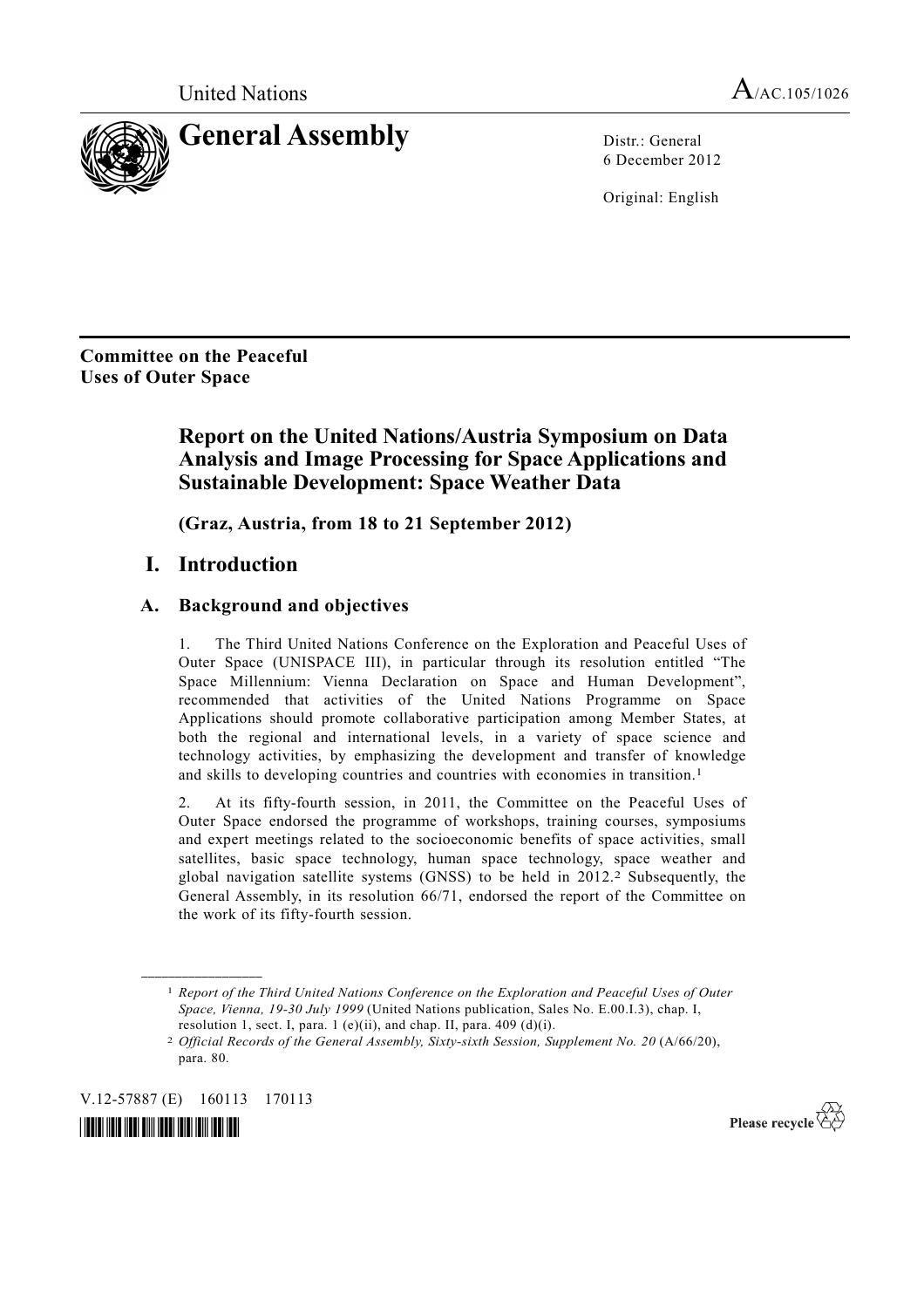3. Pursuant to General Assembly resolution 66/71 and in accordance with the recommendations of UNISPACE III, the United Nations/Austria Symposium on Data Analysis and Image Processing for Space Applications and Sustainable Development: Space Weather Data was held in Graz, Austria, from 18 to 21 September 2012. The Austrian Academy of Sciences hosted the Symposium on behalf of the Government of Austria.

4. Organized by the United Nations, the Austrian Academy of Sciences and Joanneum Research, and supported by the Austrian Federal Ministry for European and International Affairs, the European Space Agency (ESA), the Austrian state of Styria, the city of Graz and Austrospace, the Symposium was the first in a new series of symposiums designed to address space-based data analysis and workflows, the status of data availability and data-sharing, and relevant opportunities, with a view to facilitating better and easier access to such data and resulting analytical products for general and wide-scale scientific benefit and in support of decision-making processes.

5. As 2012 saw the successful conclusion of the United Nations Conference on Sustainable Development, as well as intense discussions in the United Nations framework for the development of a post-2015 global development strategy, this new series of symposiums will consider how the availability and analysis of various space-based data could support that global development agenda, and how they could help address or monitor the various sustainable development goals and targets set by the United Nations and its Member States in achieving sustainable development globally.

6. The objective of the symposium was to consider space weather science and related data analysis in the light of the expected period of maximum solar activity in the 2012-2013 period and in connection with the successful International Space Weather Initiative to build and promote observation, understanding and prediction of space weather phenomena.

7. The International Heliophysical Year 2007 provided a successful model for the deployment of arrays of small scientific instruments (such as magnetometers, radio antennas, Global Positioning System (GPS) receivers, all-sky cameras and particle detectors) in new and scientifically interesting geographic locations to provide for global data collection on heliospheric phenomena; more than 70 countries were involved in the Initiative during a two-year period from February 2007 to February 2009. Scientists from many countries now participate in the data collection, analysis, and publication of scientific results based on these instruments. Some of that work was highlighted at the Graz symposium, ensuring also that the recommendations agreed upon at that symposium were closely linked to the outcomes of the concluding workshop on the International Space Weather Initiative, held in Quito from 8 to 12 October 2012 (see A/AC.105/1030).

8. The present global distribution of the above-mentioned instruments is available from the website of the International Space Weather Initiative secretariat (www.iswi-secretariat.org) in the form of tables giving location names and accurate geographic positioning. Tables arranged by instrument array were also to be compiled and made available to the delegates attending the fiftieth session of the Scientific and Technical Subcommittee in a conference room paper, in order to better highlight the extent and success of the efforts to improve data availability in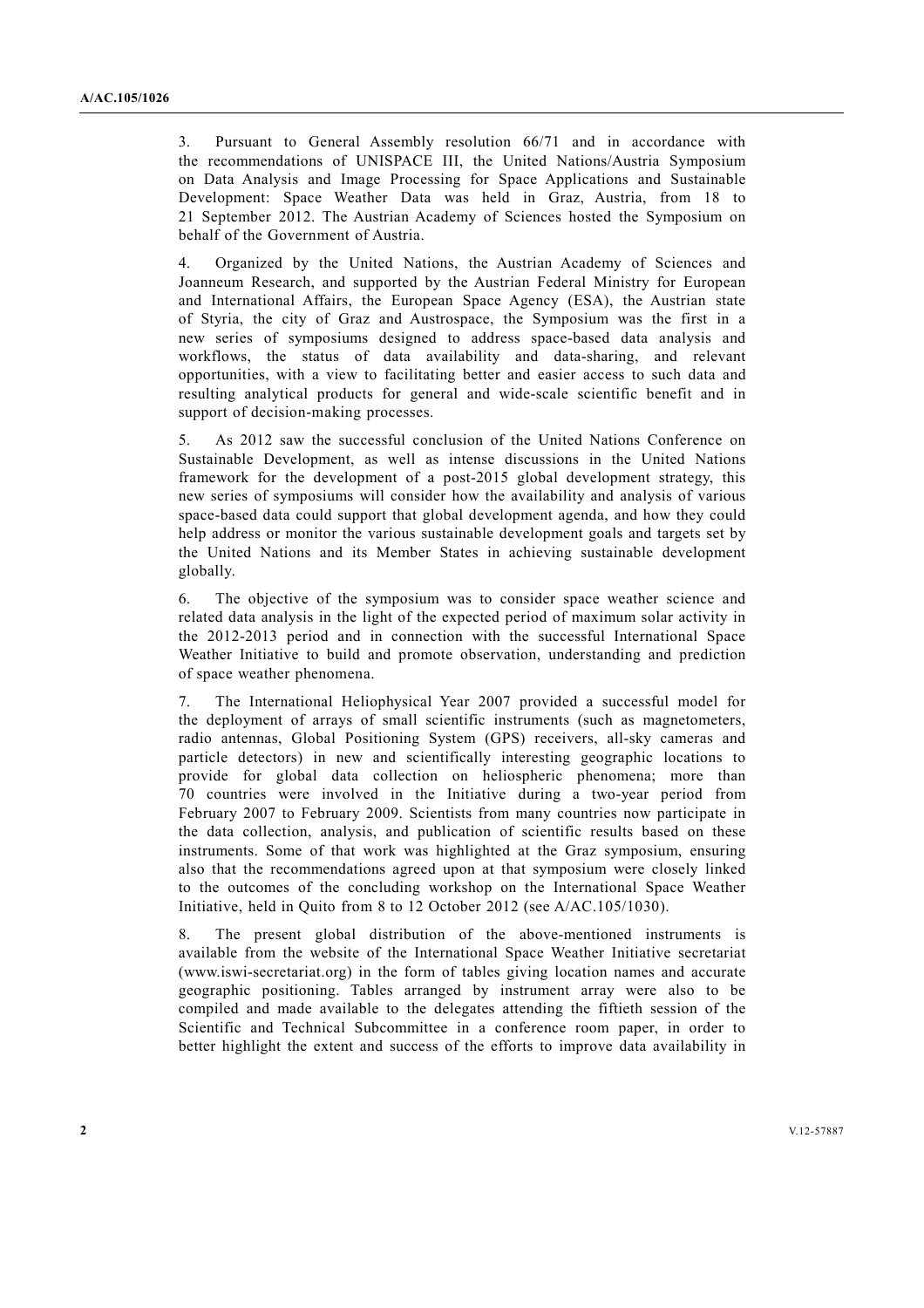the context of the International Space Weather Initiative, at a time when the Initiative was concluding its activities.

#### **B. Programme**

9. The programme of the Symposium was prepared based on the submitted abstracts selected for presentations, with a programme committee established early in the preparation phase. After a formal plenary opening session, a series of technical presentations by experts renowned in the field of space weather data analysis were grouped into plenary presentation sessions, with sufficient time set aside for discussions and for other short presentations by participants on their relevant activities.

10. During the opening session of the Symposium, statements were made by representatives of the Institute for Space Research of the Austrian Academy of Sciences (on behalf of the host institution), the Austrian Federal Ministry for European and International Affairs, the city of Graz, ESA and the Office for Outer Space Affairs.

11. Following the formal opening of the Symposium, keynote addresses were delivered by experts from the National Aeronautics and Space Administration (NASA) of the United States of America, the International Center for Space Weather Science and Education of Kyushu University in Japan, ESA, the Office for Outer Space Affairs and the Norwegian Space Centre. The presentations provided an introduction to space weather, an overview of the objectives of and the topics to be addressed by the Symposium, an update on developments with regard to space weather observations and data collection, and information on international collaboration and ongoing efforts.

12. The presentation sessions were organized to provide a review of the worldwide space weather data collection instrument arrays and other data sources, as well as of data and analysis tools and any availability issues, and to consider data access and sharing issues; established collection, storage and analysis standards; and the resulting analytical products. The selected speakers, who came from developed and developing countries, presented papers and a few posters. Ample time was planned for questions and answers or discussions at the end of each presentation session.

13. In addition to the various technical presentation sessions, time was allocated on the third day of the Symposium, in a workshop format, for a series of hands-on exercises, training sessions and demonstrations of relevant software tools. The trainers from the International Center for Space Weather Science and Education provided hands-on training in use of the Magnetic Data Acquisition System (MAGDAS) for data analysis, and also presented metadata tools. The representative of ESA provided an overview and a demonstration of the new ESA space weather data portal and its various functionalities, inviting all participants to test it by creating accounts and then providing feedback.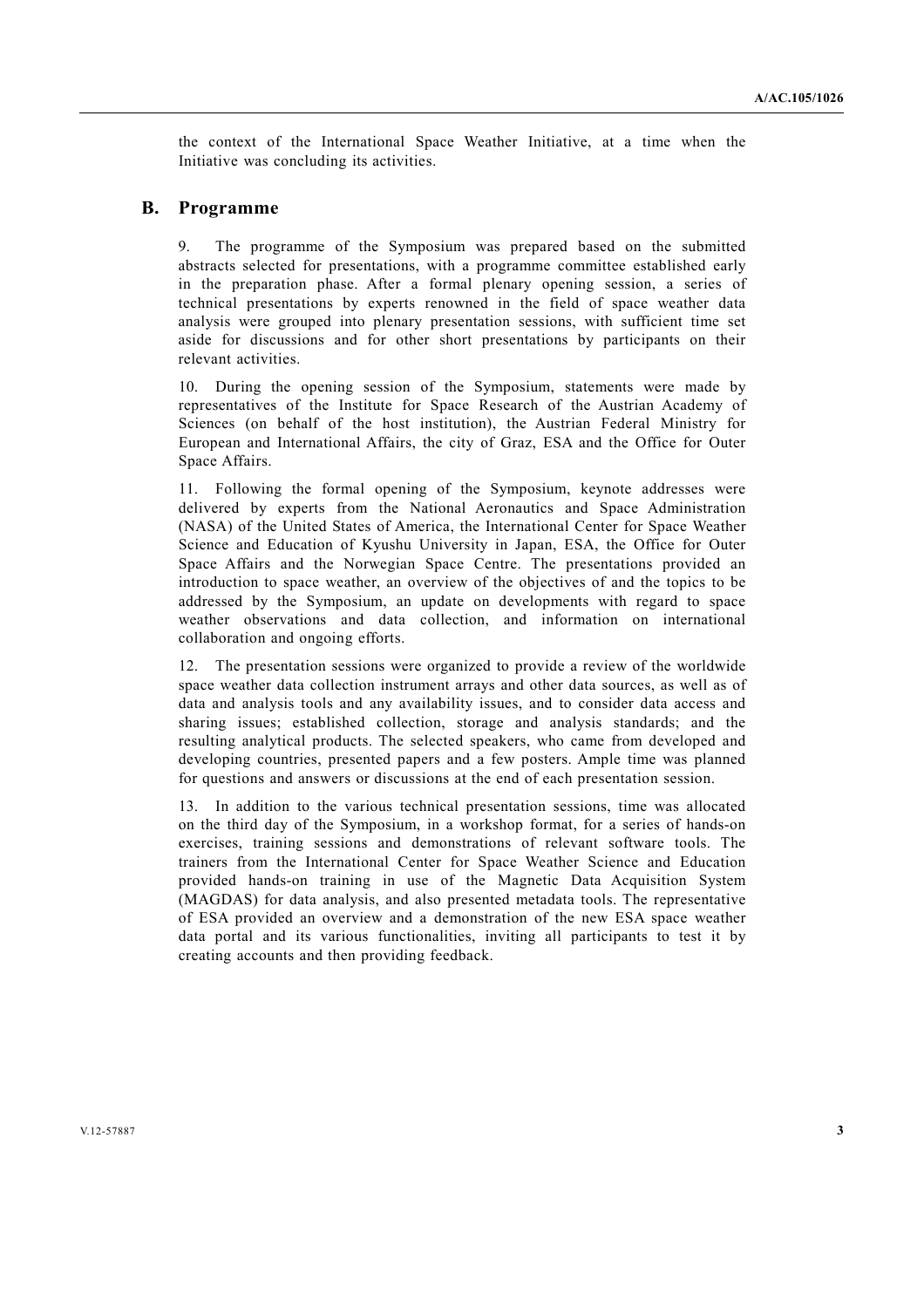#### **C. Attendance**

14. Scientists and data analysis experts from developing and industrialized countries from all economic regions were invited by the United Nations and the local organizers to participate in and contribute to the Symposium. Participants were selected based on their scientific background and their experience, as well as on the proposed presentation topics and their relevance to space weather data collection or analysis. Selected participants held positions at universities, research institutions, national space agencies and international organizations. The preparations for the Symposium and the selection of participants were overseen and carried out by an international honorary committee, a programme committee and a local organizing committee.

15. Funds provided by the United Nations, the Government of Austria through the Federal Ministry for European and International Affairs, ESA, the state of Styria, the city of Graz and Austrospace were used to cover the travel, accommodation and other costs of participants from developing countries. Based on the available funds, 17 participants were selected for such travel support. A total of 47 experts in space weather attended the Symposium, joined at times by several students and additional staff members of the host institution.

16. The following 20 Member States were represented at the Symposium: Austria, Bulgaria, Burkina Faso, Canada, Croatia, Egypt, Ghana, India, Iraq, Japan, Kenya, Nigeria, Norway, Romania, Russian Federation, Rwanda, Slovakia, United States of America, Viet Nam and Zambia.

## **II. Summary of presentations**

17. Copies of the presentations made during the Symposium were made available to all participants and subsequently posted on the International Space Weather Initiative website (http://iswi-secretariat.org).

18. On the first day, presenters gave an overview of the United Nations Basic Science Initiative (UNBSSI), with an emphasis on the participation and contributions of Japan. UNBSSI was an activity that focused on data analysis, and which had led to the establishment of United Nations-affiliated regional centres for space science and technology education, the donation of telescopes and planetariums by the Government of Japan, the build up of instrument arrays, and the collection, sharing, analysis and publication of data on space weather.

19. Contributions of the International Heliophysical Year 2007 and the International Space Weather Initiative to Africa were also presented. These had resulted in over 17 magnetometers (MAGDAS and the African Meridian B-field Education and Research (AMBER) instrument array), more than 25 GPS receivers (the Scintillation Network Decision Aid (SCINDA) and others) and well over 50 ionospheric RF sounders (Sudden Ionospheric Disturbance (SID) monitors and the Atmospheric Weather Educational System for Observation and Modelling of Effects (AWESOME)) being deployed across the continent, offering capabilities for data analysis and allowing for graduate study opportunities and capacity-building through many African universities.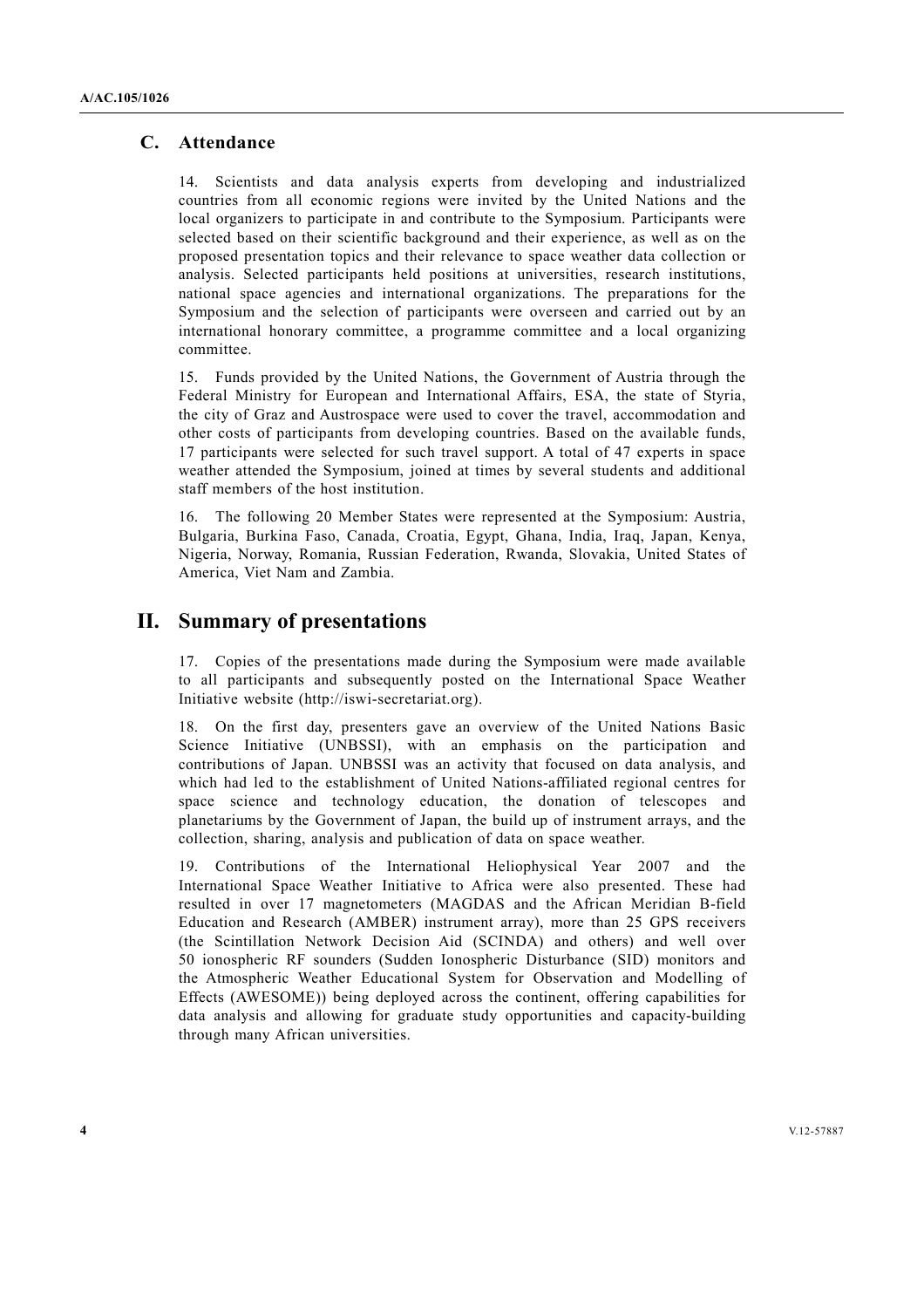20. Presentations followed on analysing the equatorial region night-time F-region currents using Challenging Minisatellite Payload (CHAMP) satellite data, on Halo coronal mass ejections as huge explosive solar phenomena and their neural network model-based analysis, as well as on space weather in extrasolar planetary systems.

21. On the second day, topics covered included the analysis of radiation effects data and radio emissions and radio bursts, analysis using satellite data and ground-based data on space weather phenomena, data analysis tools and specific instrument-based investigations. New project developments such as a space-based riometer were also introduced.

22. The discussion following those presentations touched upon the difference between online data used for immediate forecasting and other data archives that were used for building new physical models and improving forecast tools. Operational space monitoring systems geared towards online forecasting were not presented at the Symposium.

23. It was agreed that the results of analysis using different models should be easily comparable, and that sources of online space monitoring data should be well known and more easily accessible. Metadata from physical models should also be easily accessible not only for the scientific community but also for private companies from the related business sectors, while it was important to consider ways of merging and integrating data from different locations. Ultimately, prediction accuracy was a very important factor for any operational monitoring, and the quality of the data and results should be routinely monitored before such results were provided to end users. The main recommendations for each discussion are presented at the end of the present report.

# **III. Current distribution of the International Space Weather Initiative instrument arrays as operational data sources**

24. The Symposium took note of the number and distribution of deployed space weather instruments, which now belonged to 16 instrument arrays in 98 nations. The full list of instruments and their geographic distribution (location coordinates) was also to be presented to the Scientific and Technical Subcommittee at its fiftieth session in a conference room paper highlighting the wide geographic spread and diversity of the arrays and their importance as sources of space weather observations.

25. Since the preparations for the International Heliophysical Year 2007 started in 2005, followed by the activities related to the International Space Weather Initiative from 2010 to 2012, these space weather instrument arrays (presented in more detail in document A/AC.105/1030) became operational, enabling extensive data collection, archiving and data access for scientific purposes that led to significant developments in data analysis and data modelling for predictions and forecasts.

26. These instrument arrays are deployed based on specific instrument concepts and can be grouped into four classes: solar telescope network, ionospheric network, magnetometer network and particle detector network. To date, these established networks compose the mentioned 16 arrays, with nearly 1,000 individual operating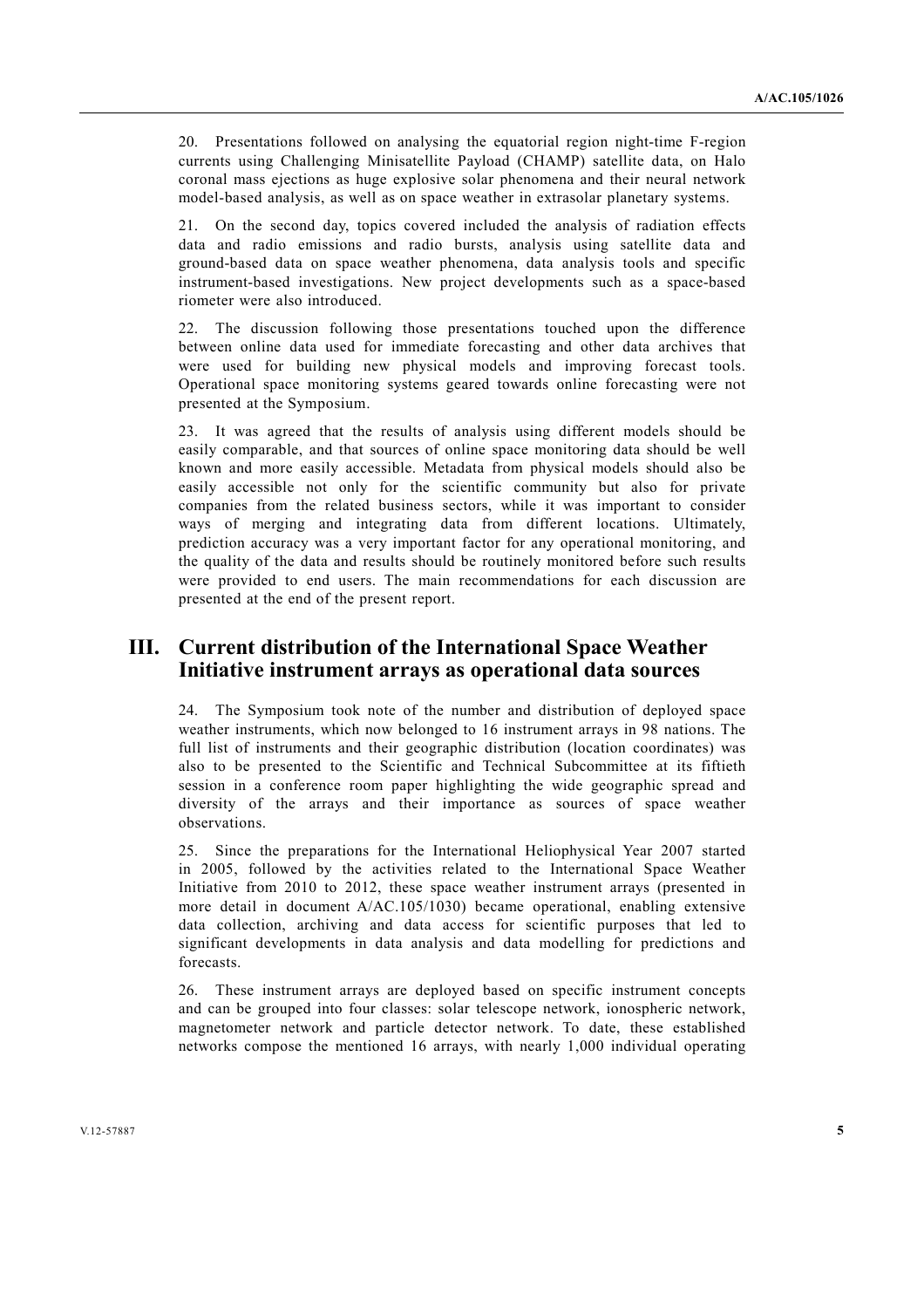instruments in place and their locations accurately reported by operators. The arrays are described in the table below.

Table

# **Instrument arrays**

| Instrument array                                                                                                              | Instrument provider  | Description                                                                                                                                                                                                                                                                        |
|-------------------------------------------------------------------------------------------------------------------------------|----------------------|------------------------------------------------------------------------------------------------------------------------------------------------------------------------------------------------------------------------------------------------------------------------------------|
| <b>AGREES: African GPS</b><br>Receivers for Equatorial<br>Electrodynamics Studies                                             | <b>United States</b> | Contributed to understanding unique<br>structures in the equatorial ionosphere,<br>low/mid-latitude plasma production and the<br>effect of ionospheric and plasmaspheric<br>irregularities on communications.                                                                      |
| AMBER: African Meridian<br>B-field Education and<br>Research                                                                  | <b>United States</b> | Increased understanding of low-latitude<br>electrodynamics, ultra-low-frequency<br>(ULF) pulsations and the effect of Pc5 ULF<br>waves on the MeV electron population in<br>inner radiation belts.                                                                                 |
| AMMA: African Monsoon<br>Multidisciplinary Analyses                                                                           | France               | Increased the number of real-time dual-<br>frequency GPS stations worldwide for the<br>study of ionospheric variability and the<br>response of the ionospheric total electron<br>content during geomagnetic storms over the<br>African sector.                                     |
| AWESOME: Atmospheric<br>Weather Electromagnetic<br>System for Observation and<br>Modelling and Education                      | <b>United States</b> | Facilitated research on lightning, sprites,<br>elves and their relation to terrestrial gamma<br>ray flashes, whistler-induced electron<br>precipitation and conjugate studies.                                                                                                     |
| CALLISTO: Compound<br>Astronomical Low-cost Low-<br>frequency Instrument for<br>Spectroscopy and<br>Transportable Observatory | Switzerland          | Studied the magnetic activity of a wide<br>range of astrophysical objects, with an<br>emphasis on the Sun and cool stars.                                                                                                                                                          |
| CHAIN: Continuous H-alpha<br>Imaging Network                                                                                  | Japan                | Observed solar activity, flares, filaments<br>and filament eruptions.                                                                                                                                                                                                              |
| CIDR: Coherent Ionospheric<br>Doppler Receivers                                                                               | <b>United States</b> | Deployed to tomographically reconstruct<br>the ionosphere and to provide input to data<br>assimilation models.                                                                                                                                                                     |
| GMDN: Global Muon<br>Detector Network                                                                                         | Japan                | Operated to identify the precursory decrease<br>of cosmic ray intensity that takes place<br>more than one day prior to the Earth-arrival<br>of shock driven by an interplanetary coronal<br>mass ejection.                                                                         |
| MAGDAS: Magnetic Data<br><b>Acquisition System</b>                                                                            | Japan                | Studied the dynamics of geospace plasma<br>changes during magnetic storms and auroral<br>substorms, the electromagnetic response of<br>the iono-magnetosphere to various solar<br>wind changes and the penetration and<br>propagation mechanisms of DP2-ULF range<br>disturbances. |
| <b>OMTIs: Optical Mesosphere</b><br>Thermosphere Imagers                                                                      | Japan                | Recorded the dynamics of the upper<br>atmosphere through nocturnal airglow<br>emissions.                                                                                                                                                                                           |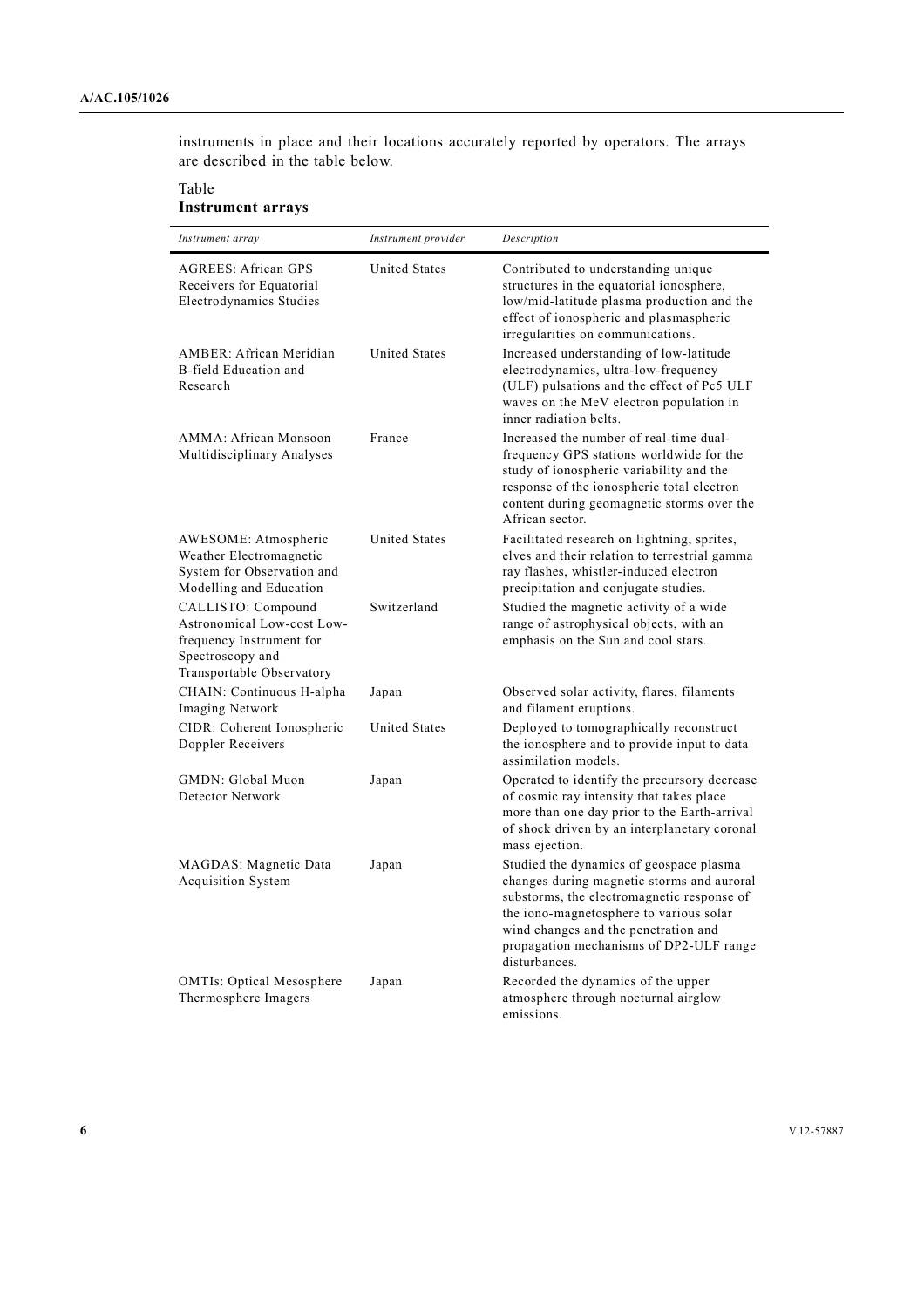| Instrument array                                                               | Instrument provider  | Description                                                                                                                                                                                           |
|--------------------------------------------------------------------------------|----------------------|-------------------------------------------------------------------------------------------------------------------------------------------------------------------------------------------------------|
| RENOIR: Remote Equatorial<br>Night-time Observatory for<br>Ionospheric Regions | <b>United States</b> | Studied the equatorial/low-latitude<br>ionosphere/thermosphere system, its<br>response to storms and the irregularities that<br>can be present on a daily basis.                                      |
| <b>SAVNET: South American</b><br>Very Low Frequency<br>Network                 | <b>Brazil</b>        | Studied the South Atlantic Magnetic<br>Anomaly region at low ionospheric<br>altitudes and its structure and dynamics<br>during geomagnetic perturbations.                                             |
| SCINDA: Scintillation<br>Network Decision Aid                                  | <b>United States</b> | Studied equatorial ionospheric disturbances<br>to aid in the specification and prediction of<br>communications degradation owing to<br>ionospheric scintillation in the Earth's<br>equatorial region. |
| SEVAN: Space<br>Environmental Viewing and<br>Analysis Network                  | Armenia              | Operated to improve short and long-term<br>forecasts of dangerous consequences of<br>space storms.                                                                                                    |
| SID: Sudden Ionospheric<br>Disturbance Monitor                                 | <b>United States</b> | Facilitated research on lightning, sprites,<br>elves and their relation to terrestrial gamma<br>ray flashes, whistler-induced electron<br>precipitation and conjugate studies.                        |
| ULF-ELF-VLF: Ultra-low,<br>extremely low and very low<br>frequency network     | Israel               | Monitored geomagnetic storms, ionospheric<br>Alfven resonances and ULF pulsations.                                                                                                                    |

## **IV. Observations and recommendations**

27. Space weather is an important influence on sustainable development, and the world increasingly relies on space technology for education, business, transportation and communications. Particle storms from space disrupt global navigation satellite systems (GNSS) and long-distance radio transmissions. Modern oil and gas drilling frequently involve directional drilling to tap oil and gas reservoirs deep in the Earth, which depends on very accurate positioning using GNSS systems. Energetic particles at the magnetic poles often force the rerouting of polar flights, resulting in delays and increased fuel consumption. Ground-induced currents generated by magnetic storms cause extended power blackouts and increased corrosion in critical energy pipelines. Atmospheric effects of solar activity create drag on satellite orbits and alter the distribution of space debris.

28. Significant scientific progress was made over the past decade in developing physics-based space weather models. These models have been data-starved, however, limiting their accuracy. Guaranteed and continuous space weather data streams for proper analysis and modelling are therefore crucial.

29. The International Heliophysical Year 2007 and the International Space Weather Initiative have made significant progress in the installation of new instrumentation for the understanding of the impact of space weather on Earth's upper atmosphere, generating the needed new data streams that were useful for forecasting previously unobserved space weather in certain regions.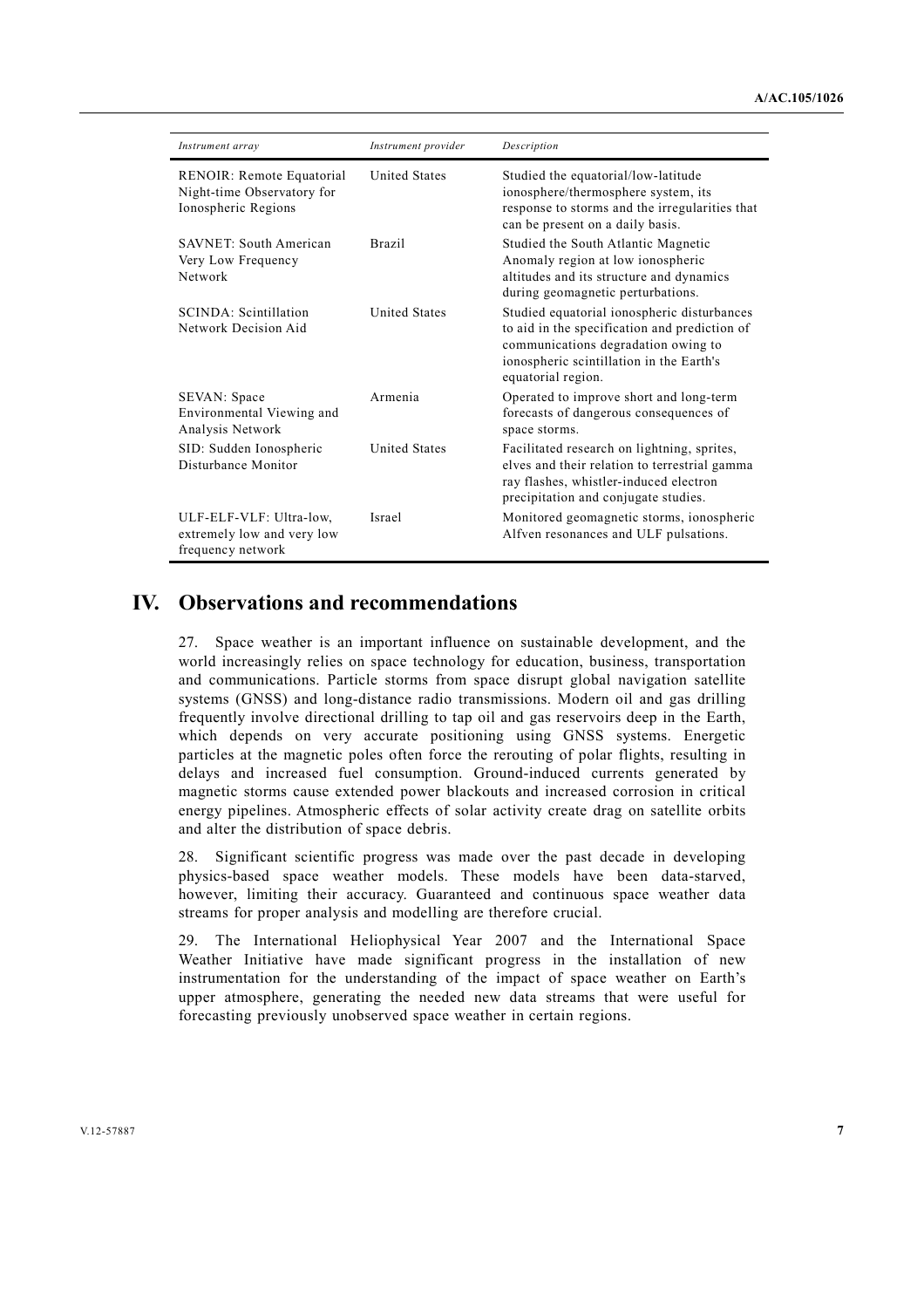30. Nevertheless, the participants of the Symposium noted, as they had in earlier forums, that many crucial areas of the globe remained poorly instrumented despite the very successful work done during the period of the International Space Weather Initiative, and that many developing nations were ideally located to fill those continuing critical gaps. Also, the Initiative was largely designed as a research programme, and therefore most of the instruments and host institutions could not and cannot provide data in an operational manner. This was therefore an area of further consideration as space weather efforts continued to grow and evolve, and as data access needs for various analysis purposes continued to increase.

31. The participants of the Symposium therefore recommended that:

 (a) A future Symposium could explore in detail the costs and impact on infrastructure of space weather, in order to better define its overall societal impact, referencing also existing reports, results and evaluations such as those provided by the National Academy of Sciences and the Federal Emergency Management Agency of the United States or the conclusions of the international conference on space weather and its challenges for modern society, held in Oslo from 22 to 24 October 2012<sup>-</sup>

 (b) The scientific community should work with existing virtual observatories, e.g. those which gather solar, heliospheric, ionospheric and magnetic field data, to improve data archiving and access;

 (c) The scientific community, supported by relevant authorities, should continue to develop harmonized tools for data archiving and discovery;

 (d) Data collection stations and instruments should be networked for more real-time access and continuous data acquisition. Any support provided by Governments, telecommunications providers and other donors in resolving access to adequate power supply and Internet connectivity, where needed, should be encouraged. Data mirroring, with good data documentation and metadata on all datasets, was advisable;

 (e) All data related to space weather should be made available to the scientific community as openly and freely as possible and through standard means of access services, which should include the development and provision of improved metadata, ultimately enabling better forecasts;

 (f) The use of solar power as an efficient power supply for continuous data collection should be widely recognized, and the use of power-saving equipment for instrumentation should be widened to create more efficiency, as Internet connectivity, both wired and wireless, was improving globally, making real-time access to data easier;

 (g) Further training of local scientists and space weather instrument operators was needed to ensure that local expertise was available in a cost-efficient way for maintenance and troubleshooting, when necessary, with the possibility of providing regional assistance, if needed. Good practices, such as summer schools operated under the International Space Weather Initiative, the Scientific Committee on Solar-Terrestrial Physics and the Magnetic Data Acquisition System, already existed and should be recognized, as well as expanded upon;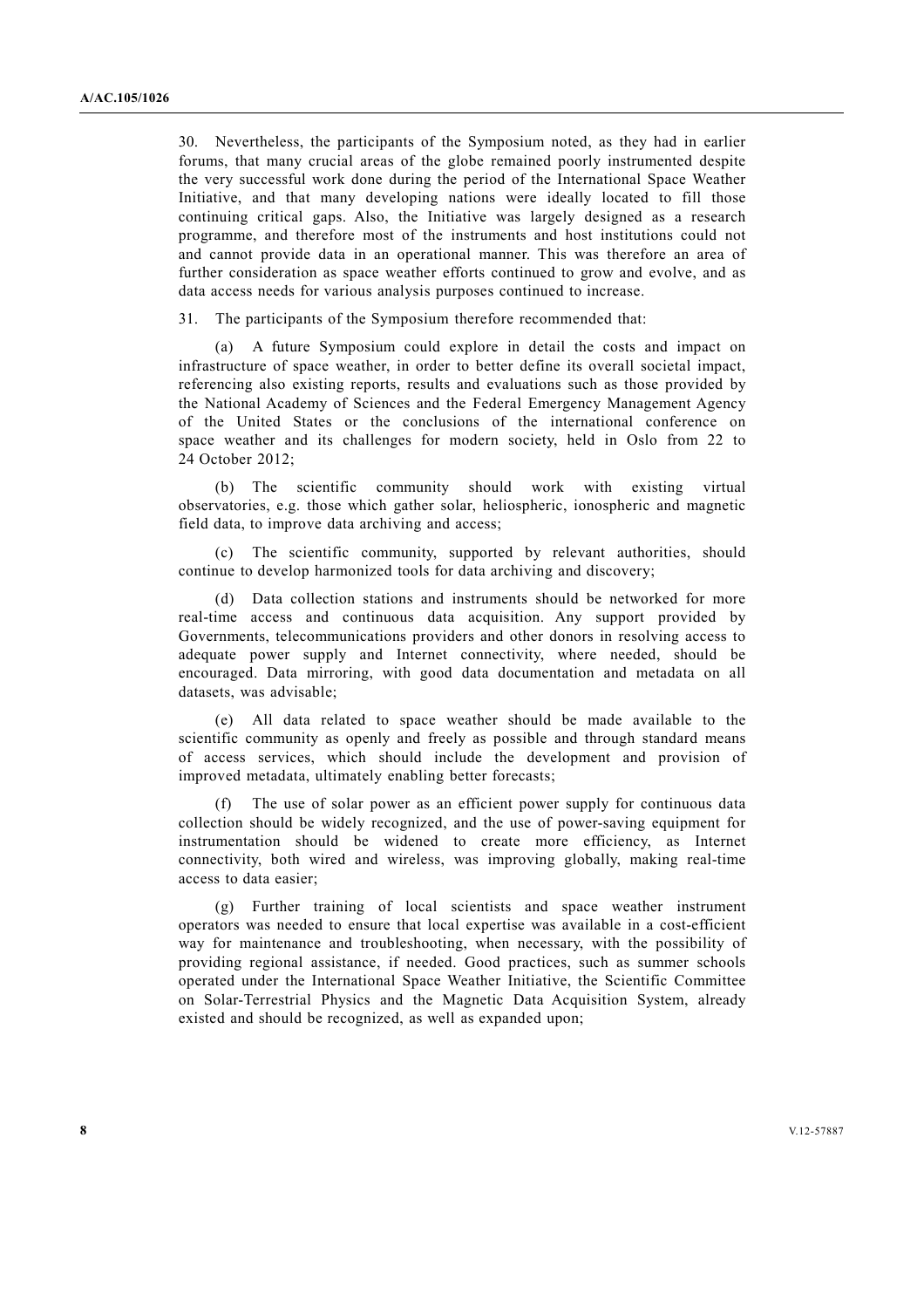(h) Continuity of operation should be ensured for important sensors and instrumentation, such as the Solar and Heliospheric Observatory (SOHO), the Geostationary Operational Environmental Satellite (GOES) and the NASA Advanced Composition Explorer (ACE);

 (i) Online courses and e-learning tools should be developed for working with space-weather-related satellite imagery and other solar data;

More low-cost spacecraft to carry more tools and sensors for calibration and increased observation capacity should be considered;

 (k) Since many models for data analysis existed, often for online use, there was a need to take a better inventory of them for an easily accessible global "repository", with regional analysis centres taking the lead;

 (l) Testing prediction accuracy could be an intermediate step between research and operational models, as some models had the potential for operational prediction capability;

 (m) Reference stations of the African Geodetic Reference Frame (AFREF) project and the Preparatory Commission for the Comprehensive Nuclear-Test-Ban Treaty Organization could be enlisted for data collection, considering dual-purpose stations; the build-up of national networks by AFREF was to be encouraged;

 (n) There was a need to list all web resources on data discovery and access, such as the ESA space weather data portal presented at the Symposium. The secretariat of the International Space Weather Initiative and/or the Office for Outer Space Affairs could take the lead in that regard;

 (o) Iridium next-generation and other spacecraft payload opportunities should be considered for carrying new instruments for space weather observation. That required instruments to have already been developed when an opportunity arose, and therefore budgets for their design and preparation in advance would be needed;

 (p) Donor mechanisms might exist for supporting further global instrumentation expansion and maintenance work, where needed, and therefore such opportunities should be explored;

 (q) The development of a database of damages resulting from solar weather events should be considered, both for awareness-raising and in support of further investment in observations.

32. The participants also recommended that the next symposium in the series should continue to focus on space weather data and address the status of instrument arrays, the availability of collected data and space weather data modelling. The United Nations/Austria Graz Symposium in 2013 could thus provide a good venue for further space weather science cooperation, as a follow-up to the successfully completed International Space Weather Initiative.

#### **V. Conclusions**

33. The multitude of space-weather-related workshops and conferences during 2012 indicates that space weather is a topic of exponentially growing interest in